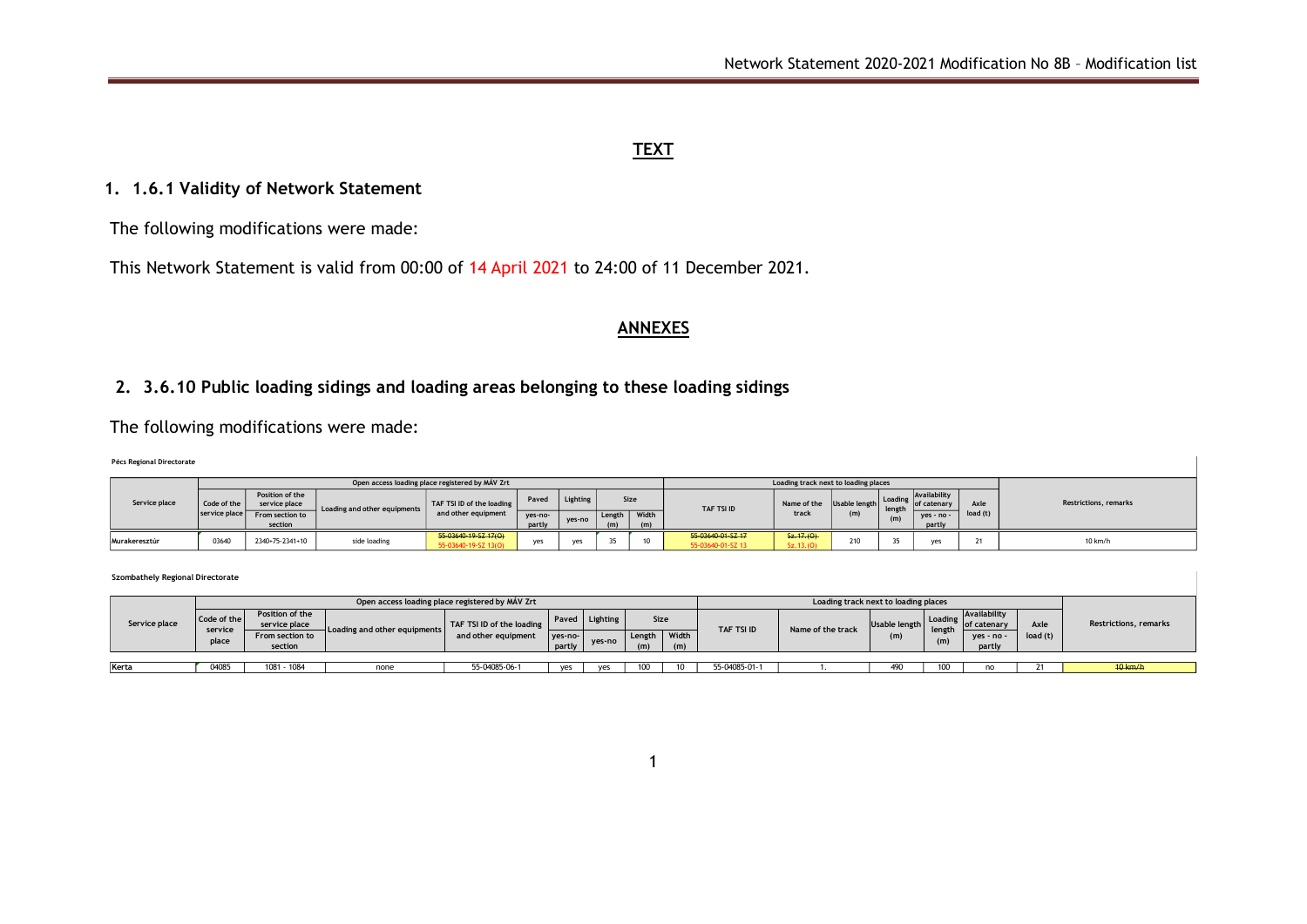## **3. 3.3.1.3 Position of stations and service places on railway lines; main technical and operational characteristics MÁV Zrt.**

The following modifications were made:



# **4. 3.3.1.1 Main characteristics of railway lines, track sections**

The following modifications were made:

|                           |                                  |  | Final point of line (station) |  |                                                                   |                                |     |            |     |      | Axle load range containing subdued conditions of overweight | locomotives |      | Applicable axle load (t)<br>for locomotives and hauled vehicles |      |      |                                                                                |      |  |      |  |            |     |             |         |                                      |                     |                   |                                       |                                                                                                                                              |                                    |                                  |                                    |
|---------------------------|----------------------------------|--|-------------------------------|--|-------------------------------------------------------------------|--------------------------------|-----|------------|-----|------|-------------------------------------------------------------|-------------|------|-----------------------------------------------------------------|------|------|--------------------------------------------------------------------------------|------|--|------|--|------------|-----|-------------|---------|--------------------------------------|---------------------|-------------------|---------------------------------------|----------------------------------------------------------------------------------------------------------------------------------------------|------------------------------------|----------------------------------|------------------------------------|
| Main number<br>Sub-number |                                  |  |                               |  |                                                                   |                                |     |            |     |      |                                                             |             |      |                                                                 |      |      |                                                                                |      |  |      |  |            |     |             |         |                                      |                     |                   |                                       |                                                                                                                                              |                                    |                                  |                                    |
|                           | Starting point of line (station) |  |                               |  | Dividing line into sections                                       |                                |     |            |     | 景容   | ಕೆ ಐ                                                        | 景容          | ತೆ ಪ |                                                                 |      |      |                                                                                |      |  |      |  |            |     |             |         |                                      |                     |                   |                                       | Remarks                                                                                                                                      |                                    |                                  |                                    |
|                           |                                  |  |                               |  | Budapest-Keleti - Ferencyáros<br>Ferencyáros - Budapest-Kelenföld | tect. - excl.<br>Incl. - Incl. |     | CM3        | CM3 |      |                                                             |             |      | 21.0                                                            | 21.0 |      | 21.0                                                                           | 21,0 |  | 21.0 |  | sn         |     |             |         |                                      | 75Hz<br>75 Hz, ETCS | no.               |                                       | ** suitable for RO-LA traffic between Ferency iros-Budaoest-                                                                                 | Budapest-Kelenföld                 |                                  | Ferencyjnas-Győr                   |
|                           |                                  |  |                               |  | Budapest-Kelenföld - Budaörs                                      | ___<br>excl. -incl.            |     | D3         |     |      |                                                             |             |      | 22.5                                                            | 22.5 |      | 22.5                                                                           | 22.5 |  | 22.5 |  | 120        |     |             |         |                                      | __                  |                   |                                       | Kelerföld - Hegyeshalom - state border after preliminary technic<br>measurement.                                                             |                                    |                                  |                                    |
|                           | Budgest-Keleti                   |  | Heweshalom oh.                |  | Budaörs-Tata<br>Tata - Heeveshalom                                | excl.excl.<br>Incl. - Incl.    |     |            |     | 21.6 | 22.5                                                        | 21.6        | 22.5 |                                                                 |      |      |                                                                                |      |  |      |  | 140<br>160 | 750 | ves station |         |                                      |                     | "ver              | Tram European Rati<br>Freight Network | <sup>2</sup> This restriction is valid only for hauled carriages.                                                                            | Ferencyáros                        | Hegyeshalom oh. -<br>Ferencyáros |                                    |
|                           |                                  |  |                               |  | Hegyeshalom - Hegyeshalom oh.                                     |                                |     | $CMY^2$    |     |      |                                                             |             |      |                                                                 |      |      | 18.0'   22.5   18.0'   22.5   18.0'   22.5   18.0'   22.5   18.0'   22.5   120 |      |  |      |  | 140        |     |             |         | 450 Mhz<br>GSM-R*<br>(Kelet), pu-OH) | 75 Hz, ETCS1        |                   |                                       | <sup>2</sup> The line is fit for D3 axle load, certain reception main lines fit<br>for C3 axle load only beetween Budaörs - Heaveshalom oh., | Alternative: : Győr -<br>Businesst |                                  |                                    |
|                           | Hegyeshalom                      |  | Ratka oh                      |  |                                                                   |                                | one | $7.2$ $C2$ |     |      | no restriction                                              |             |      | 21.0                                                            |      | 21.0 | 20.0                                                                           | 20.0 |  | 20.0 |  | 100        | 750 | <b>VES</b>  | station |                                      | ETCS1,<br>75Hz      |                   | Tram European Rati<br>Freight Network | GYSEV Ine                                                                                                                                    |                                    | Rajka országhatár<br>Herveshalom | Hegyeshalom - Rajka<br>országhatár |
| 10 11                     | Györ-Rendező                     |  | Celdonok                      |  | Győr-Rendező - Győrszemere                                        | excl-incl.                     | one | 6.4 CM2    | f12 | 21.6 |                                                             |             |      | 21.0                                                            |      | 21.0 | 21.0                                                                           | 21.0 |  | 21.0 |  | 120        | 600 |             | station | GSM-R*                               | 75Hz                |                   | Trans European Rail                   |                                                                                                                                              | Alternative:                       |                                  |                                    |
|                           |                                  |  |                               |  | Györszemere - Celldömölk                                          | excl. excl.                    |     |            |     |      | 22.5                                                        | 21,6        | 22,5 |                                                                 |      |      |                                                                                |      |  |      |  | __<br>100  |     | <b>COL</b>  |         |                                      | <b>CONTRACTOR</b>   | <b>CONTRACTOR</b> | Freight Network                       | b) The data is valid from 11 April 2021                                                                                                      | Celdomolk - Győr                   |                                  |                                    |